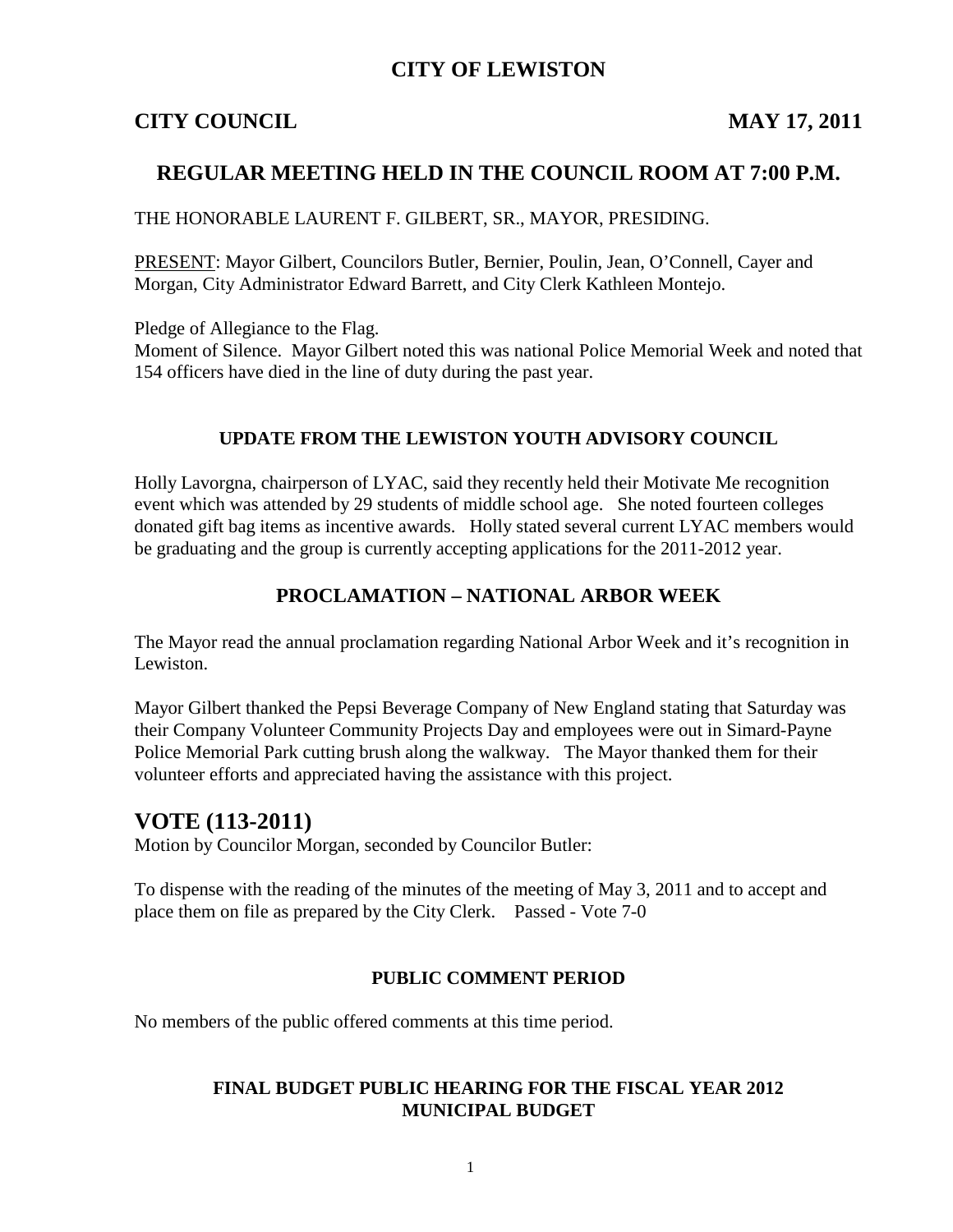The Mayor opened the hearing at 7:10pm to receive citizen input and comment. Eric Speer of 46 Cram Avenue spoke on behalf of the Hillside Snow Mobile Club. He noted two years ago the Club received \$2500 from the City and last year they received nothing. They are seeking to receive a portion of the snowmobile registration fee that is collected annually from the city, and realize the city collected \$5000 in fees last year. He noted they use the funds to groom and maintain the trails. Mr. Speer noted the group spent approximately \$14,000 last year in trail maintenance, construction of new bridges and so forth, and said the sport brings in visitors who support the local hotels, restaurants and gas stations.

Mayor Gilbert closed the hearing at 7:15pm.

## **ORDER AUTHORIZING THE CITY ADMINISTRATOR TO PROVIDE CITY SERVICES AND FUNDING FOR CITY NON-PROFIT ORGANIZATION ACTIVITIES IN ACCORDNANCE WITH FY2012 CITY COUNCIL APPROVED LIST**

## **VOTE (114-2011)**

Motion by Councilor Morgan, seconded by Councilor Poulin:

To appropriate \$1500 from the Contingency Account for the Hillside Riders Snowmobile Club Passed - Vote 6-1 (Councilor Butler opposed)

# **VOTE (115-2011)**

Motion by Councilor Butler, seconded by Councilor Bernier:

To approve the Order authorizing the City Administrator to provide city services and funding for City Non-Profit Organization Activities in accordance with the FY2012 City Council approved list:

Whereas, the City of Lewiston has a history of providing support services and limited cash contributions for a variety of activities that will enhance our city's quality-of-life and provide some non-profit organizations a source of revenue to support programming available to eligible Lewiston residents; and

Whereas, the organizations who will receive FY 2012 city support have complied with the application requirements set forth in the "Charitable Organization Support Policy;" and

Whereas, requests for such City support have been reviewed by the City Council as a part of the FY 2012 budget process;

Now, Therefore, Be It Ordered by the City Council of the City of Lewiston that the City Administrator is authorized to direct city departments to provide applicable city support services and to issue cash payments as specified on the attached "Lewiston Charitable Donations – Summary of Requests for FY 2012, which is hereby adopted and approved.

Passed - Vote 7-0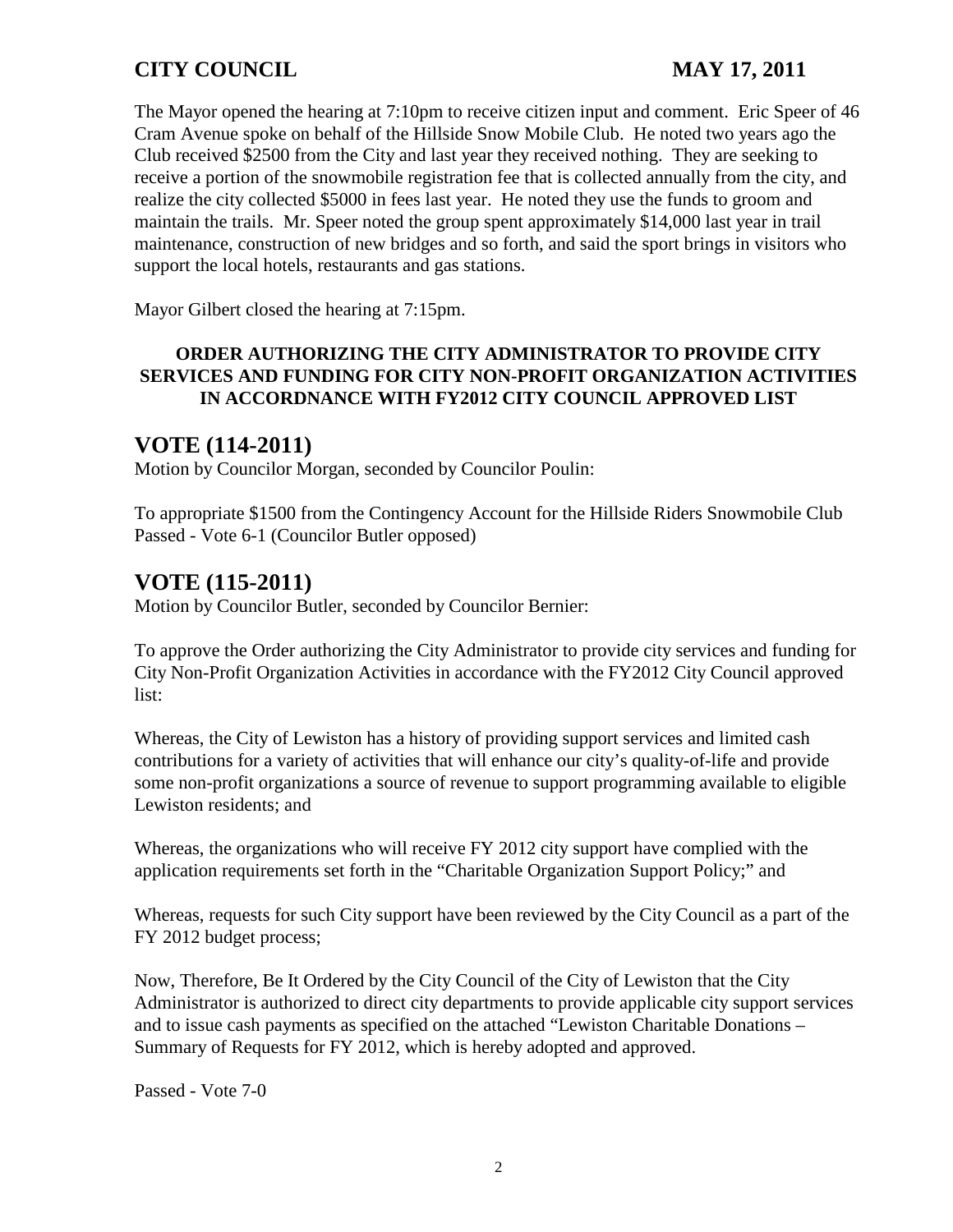## **RESOLVE APPROVING THE FINAL ADJUSTMENTS TO THE FISCAL YEAR 2012 MUNICIPAL BUDGET**

Councilor Butler noted the budget represents an increase of 39 cents in the mil rate which equates to a \$24 increase on a house valued at \$100,000. He outlined the hard work the Council put into the budget review process to keep the increase as low as possible. Councilor Morgan echoed these comments.

# **VOTE (116-2011)**

Motion by Councilor Cayer, seconded by Councilor Bernier:

To adopt the Resolve approving the final adjustments to the Fiscal Year 2012 Municipal Budget:

Whereas, in accordance with the Charter, the City Administrator presented his proposed Fiscal Year 2012 budget to the City Council on March 29, 2011; and

Whereas, since then, the Council has met on numerous occasions to review the various departmental budgets and to discuss changes to the Administrator's proposal; and

Whereas, throughout this process, the Council has shown support for certain changes and adjustments affecting both the revenue and expenditure budget; and

Whereas, the overall goals of this effort were to maintain essential public services while reducing the impact of the budget on the taxpayers of the City of Lewiston; and

Whereas, the attached summary represents the results of this effort;

Now, therefore, be It Resolved by the City Council of the City of Lewiston that the attached Final Budget Adjustments Summary, Fiscal Year 2011, is hereby approved:

|                | School Adjustment                |               | (200,000) |
|----------------|----------------------------------|---------------|-----------|
| $\overline{2}$ | <b>State Revenue Sharing</b>     | 41510-3352000 | (42, 328) |
| 3              | <b>Franchise Fees</b>            | 41410-3631000 | (15,000)  |
| $\overline{4}$ | Motor Vehicle Reg. Fees          | 41550-3224500 | (5,000)   |
| 5              | Legal                            | 41310-4015000 | (4,000)   |
| 6              | <b>MIS</b> - Training Microsuite | 41600-4028900 | (2,700)   |
| $\overline{7}$ | City Clerk - Misc. Services      | 41410-4028800 | (300)     |
| 8              | MIS - Overtime                   | 41600-4012000 | (1,000)   |
| 9              | HR - Office Equipment            | 41710-4050500 | (2,000)   |
| 10             | CC - Youth Council               | 41110-4028819 | (240)     |
| 11             | Chall - Utilities                | 41910-4022500 | (780)     |
| 12             | <b>VBureau - Utilities</b>       | 41920-4022500 | (300)     |
| 13             | Oak St - Outside Rental          | 41930-4026100 | (2,000)   |
| 14             | MGarage - Utilities              | 41940-4022500 | (1,000)   |
| 15             | Chestnut - Utilities             | 41950-4022500 | (3,000)   |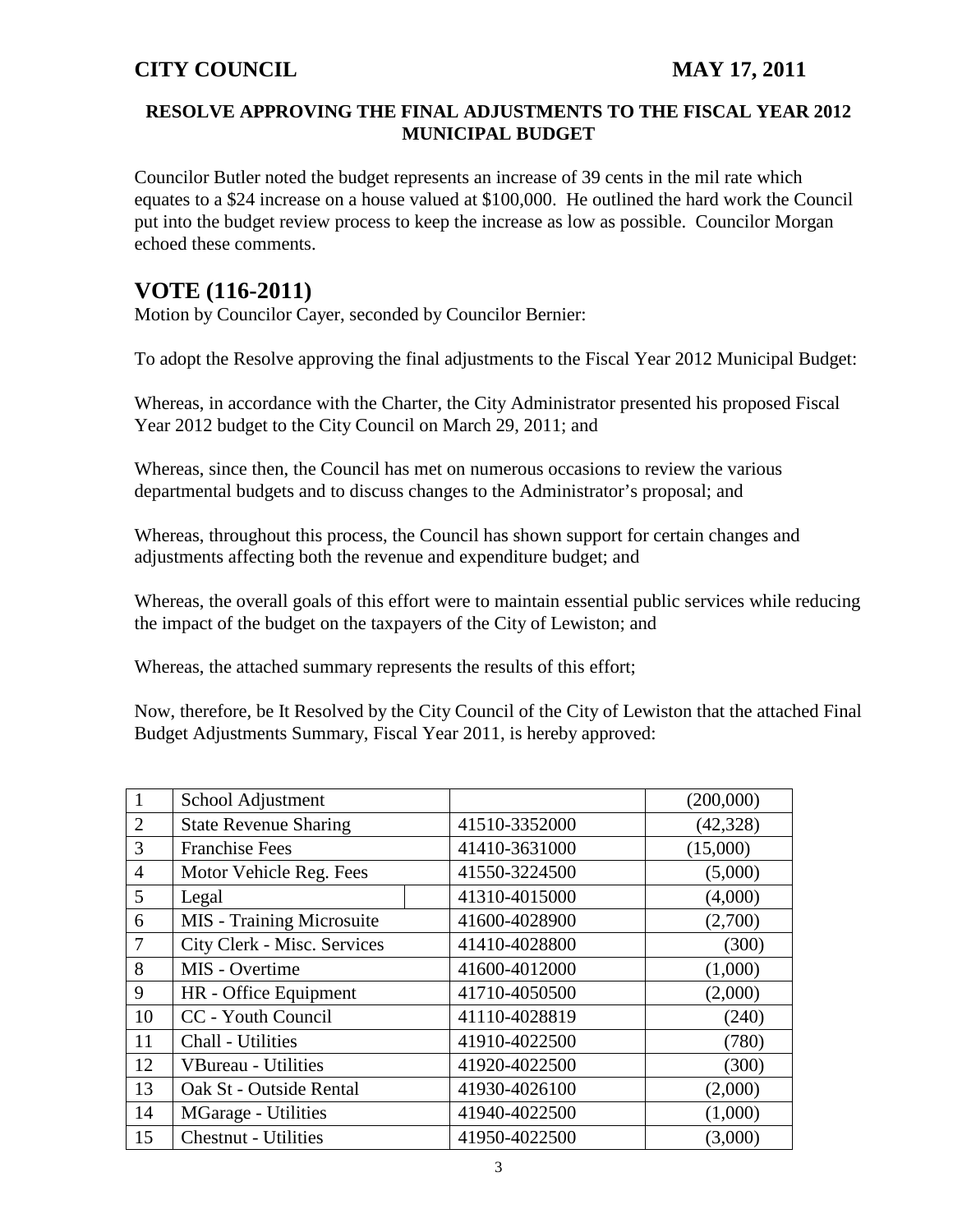| 16 | Chestnut - Outside Rental         | 41950-4026100 | (5,000)   |
|----|-----------------------------------|---------------|-----------|
| 17 | <b>SGateway - Utilities</b>       | 41960-4022500 | (500)     |
| 18 | <b>SGateway - Outside Rental</b>  | 41960-4026100 | (500)     |
| 19 | Lincoln - Outside Rental          | 41970-4026100 | (500)     |
| 20 | CID - Repairs to Equipment        | 42120-4027000 | (296)     |
| 21 | CID - Ed Supplies                 | 42120-4037500 | (100)     |
| 22 | Patrol - Overtime                 | 42130-4012000 | (3,862)   |
| 23 | Patrol - Salaries                 | 42130-4011000 | (44, 678) |
| 24 | Retirement                        | 49310-4044001 | (11, 987) |
| 25 | Medicare                          | 49310-4044500 | (648)     |
| 26 | Health Ins.                       | 49210-4046004 | (15,251)  |
| 27 | Section 125                       | 49210-4046012 | (265)     |
| 28 | Patrol - Repairs to Equip.        | 42130-4027000 | (2, 475)  |
| 29 | Patrol - Other Supplies           | 42130-4039800 | (1, 336)  |
| 30 | Patrol - Cruiser                  | 42130-4051000 | (20,950)  |
| 31 | PBldg - Utilities                 | 42190-4022500 | (4,000)   |
| 32 | FAdmin. - Training                | 42210-4028900 | (4,000)   |
| 33 | <b>FStations - Outside Rental</b> | 42290-4026100 | (200)     |
| 34 | <b>FStations - Utilities</b>      | 42290-4022500 | (1,000)   |
| 35 | EOC - To allocate                 | 42810-4022000 | (2,903)   |
| 36 | Eng. - Dept. Apparel              | 43210-4034500 | (200)     |
| 37 | HWay - Salaries                   | 43310-4011000 | (38, 816) |
| 38 | Section 125                       | 49210-4046012 | (265)     |
| 39 | FICA & Medicare                   | 49310-4044500 | (2,969)   |
| 40 | Retirement                        | 49310-4044001 | (1,708)   |
| 41 | Health Ins.                       | 49210-4046004 | (6,780)   |
| 42 | Health Ins. Incentive             | 49210-4046011 | (2,981)   |
| 43 | HWay - Overtime                   | 43310-4012000 | (3,000)   |
| 44 | HWay - Utilities                  | 43310-4022500 | (400)     |
| 45 | <b>HWay - Misc Services</b>       | 43310-4028800 | (300)     |
| 46 | HWay - Small Tools                | 43310-4036000 | (500)     |
| 47 | HWay - Construction Mat.          | 43310-4038500 | (1,000)   |
| 48 | Hway - Main St Study              | 43310-4057000 | (10,000)  |
| 49 | SL - Construction Mat             | 43380-4038500 | (500)     |
| 50 | <b>WDisposal</b> - Printing       | 43430-4020500 | (260)     |
| 51 | WDisposal - Repairs Bldg          | 43430-4027500 | (500)     |
|    | <b>SW</b> - Rolloff Containers    | 43430-4051000 | (12,500)  |
| 52 | <b>WCollection - Contract</b>     | 43420-4028831 | (8,224)   |
| 53 | L&T - Equip Rental                | 43510-4026100 | (4,000)   |
| 54 | L&T - Misc. Services              | 43510-4028800 | (275)     |
| 55 | L&T - Agr. Supplies               | 43510-4037000 | (1,000)   |
| 56 | MG - Gas                          | 43810-4032000 | 37,731    |
| 57 | MG - Overtime                     | 43810-4012000 | (2,000)   |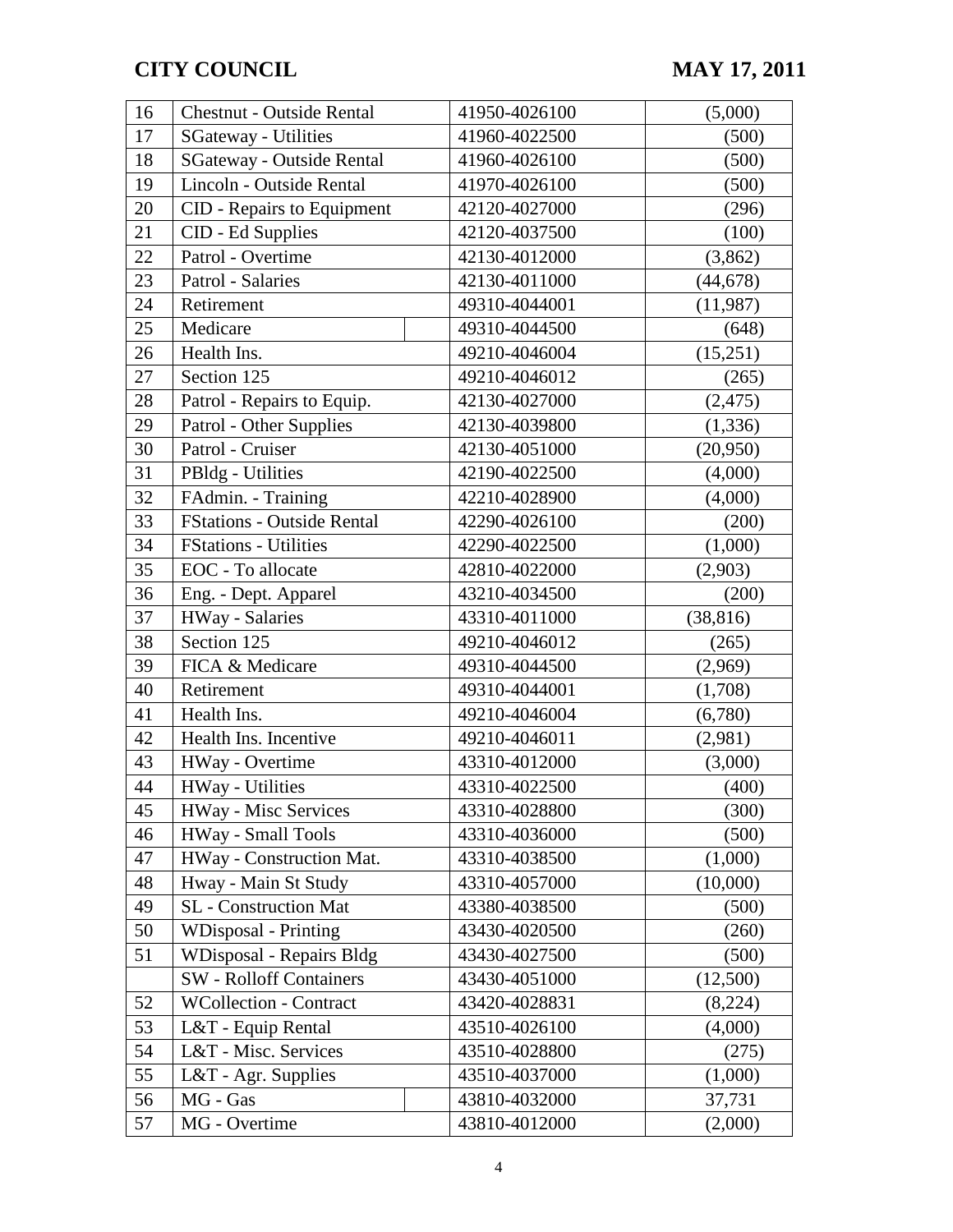|    | MG - Truck                      |  | 43810-4051000 | (21,000)  |
|----|---------------------------------|--|---------------|-----------|
| 58 | <b>PWBldg</b> - Utilities       |  | 43910-4022500 | (3,800)   |
| 59 | MPC - Overtime                  |  | 45390-4012000 | (750)     |
| 60 | RAdmin - Mileage                |  | 45110-4023500 | (80)      |
| 61 | RAdmin - Office Supplies        |  | 45110-4030500 | (100)     |
| 62 | RAdmin - Tires & Tubes          |  | 45110-4032500 | (50)      |
| 63 | RAdmin - Dues                   |  | 45110-4042000 | (25)      |
| 64 | <b>RPrograms - Med Supplies</b> |  | 45120-4028800 | (50)      |
| 65 | RPrograms - Misc. Services      |  | 45120-4035000 | (50)      |
| 66 | <b>MPC</b> - Outside Rental     |  | 45390-4026100 | (1,755)   |
| 67 | LAdmin - Travel                 |  | 45510-4023000 | (225)     |
| 68 | LAdmin - Mileage                |  | 45510-4023500 | (200)     |
| 69 | Cir - Books                     |  | 45520-4038201 | (710)     |
| 70 | Cir - Books                     |  | 45520-4038202 | (1,175)   |
| 71 | Cir - Books                     |  | 45520-4038203 | (965)     |
| 72 | Cir - Books                     |  | 45520-4038204 | (907)     |
| 73 | Cir - Books                     |  | 45520-4038205 | (585)     |
| 74 | Cir - Books                     |  | 45520-4038206 | (380)     |
| 75 | Cir - Books                     |  | 45520-4038207 | (110)     |
| 76 | LBldg - Utilities               |  | 45590-4022500 | (6,025)   |
| 77 | Paying Agents                   |  | 47510-4049000 | (500)     |
| 78 | 911 - Adjusted                  |  | 48130-4043000 | (9,044)   |
| 79 | <b>LA Transit</b>               |  | 48120-4049000 | (4,401)   |
| 80 | Severance Pay                   |  | 49310-4044600 | (36, 548) |
| 81 | <b>MSRS</b>                     |  | 49310-4044001 | (11, 551) |
| 82 | Def Comp                        |  | 49310-4044004 | (800)     |
| 83 | <b>FICA</b>                     |  | 49310-4044500 | (3,410)   |
| 84 | Donations                       |  | 49510-4043000 | (4,000)   |
| 85 | Contingencies                   |  | 49810-4049000 | (60,000)  |
| 86 | Tax Sharing                     |  | 49610-4049000 | (1,280)   |
| 87 | Fire - Household Equip.         |  | 42290-4053000 | (1,600)   |
| 88 | Library - Carpeting             |  | 45590-4058000 | (1,200)   |
| 89 | PWHway - Cracksealing           |  | 43310-4057000 | (10,000)  |
| 90 | Fire - Thermal Imager           |  | 42220-4052500 | (8,000)   |
| 91 | Resurfacing - Webber            |  | 43310-4057001 | (175,000) |
| 92 | Resurfacing - South             |  | 43310-4057001 | (80,000)  |
| 93 | Resurfacing - Montello          |  | 43310-4057001 | (115,000) |
| 94 | L&T - Waterwheel                |  | 43510-4057000 | (7,000)   |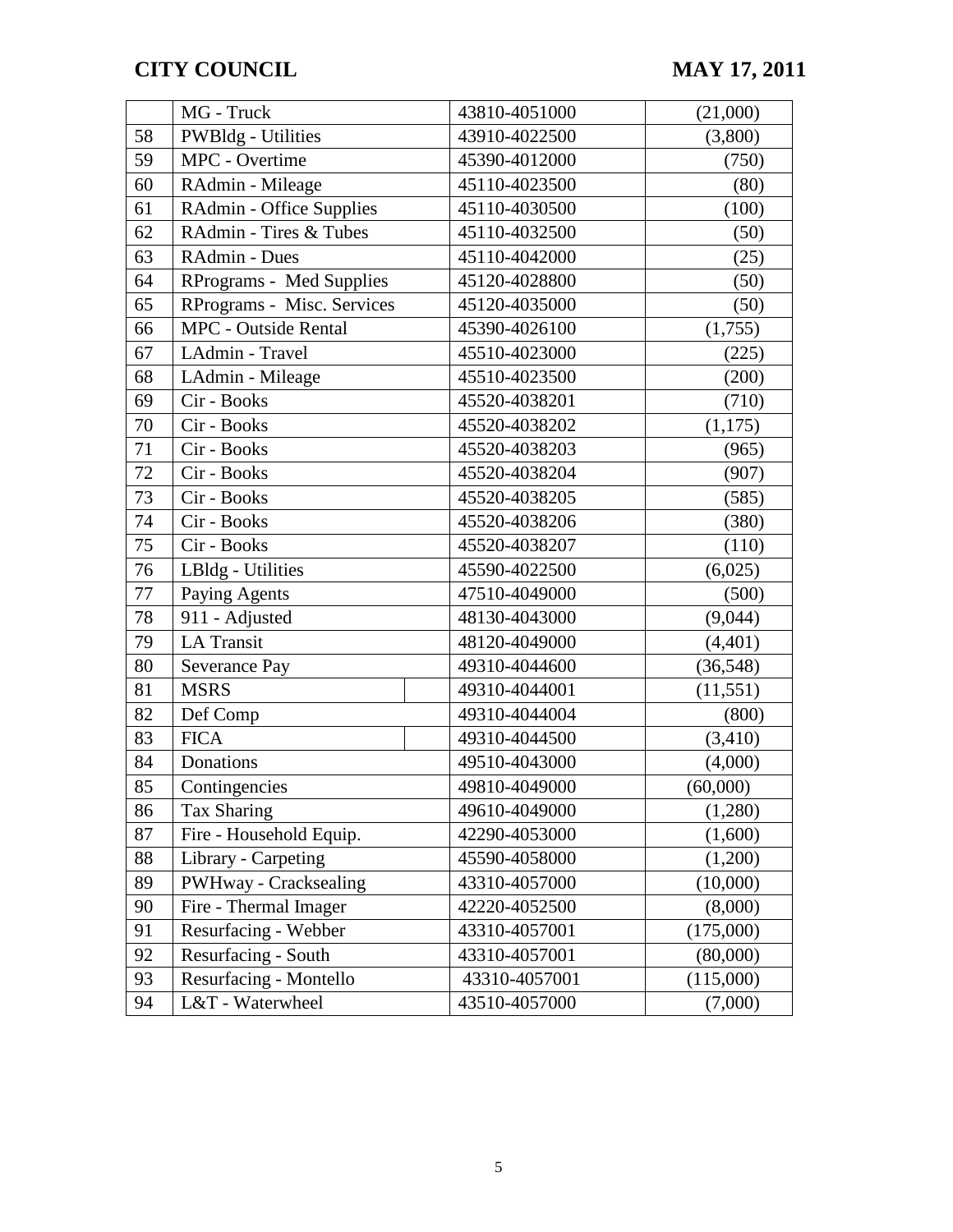Passed - Vote 6-1 (Councilor Jean opposed)

## **ADOPTION OF MUNICIPAL BUDGET APPROPRIATION RESOLVE FOR FISCAL YEAR 2012**

# **VOTE (117-2011)**

Motion by Councilor Poulin, seconded by Councilor Morgan:

To approve the Municipal Budget Appropriation Resolve for Fiscal year 2012:

Be It Resolved by the City Council of the City of Lewiston that the sum of forty-two million, seven hundred twelve thousand, six hundred and eighty-seven dollars (\$42,712,687) is hereby appropriated in the General Fund for the municipal year 2012 in accordance with the schedule of appropriations; and

Be It Further Resolved by the City Council of the City of Lewiston that in addition to such other revenues as are estimated to be available to meet the above appropriations including the Homestead and Business Equipment Tax Exemption reimbursement, the sum of thirty million, thirty-six thousand, five hundred and thirty-two dollars (\$30,036,532) be raised by assessment upon the estates of the inhabitants of the City of Lewiston and upon the estates of non-resident proprietors within said City for the present municipal year; and

Be It Further Resolved by the City Council of the City of Lewiston that the sum of twelve million, six hundred and seventy-six thousand, one hundred and fifty-five dollars (\$12,676,155) be appropriated as non-tax revenues in the General Fund for the municipal year 2012 in accordance with the schedule of appropriations; and

Be It Further Resolved by the City Council of the City of Lewiston that the list of tax assessment upon the estates in Lewiston for all city taxes, together with all assessments and charges made under the provisions of the Maine Revised Statues annotated, Title 30A, Section 3406 and 3442 to 3445 inclusive, and the City's due proportion of the County Tax, in the amount of two million, two hundred fifty-six thousand, six hundred and twenty-two dollars (\$2,256,622) for the period of July 1, 2011 through June 30, 2012, shall be committed by the Assessor to the Finance Director and one-half of said taxes shall be due and payable on the 15th day of September 2011 with the remaining one-half of said taxes due and payable on the 15th day of March 2012; and

Be It Further Resolved by the City Council of the City of Lewiston that interest at the maximum State approved rate of 7% per annum for fiscal year 2012 shall be collected on the first half of said taxes from September 16, 2011, if not voluntarily paid to the Finance Director on or before September 15, 2011, and on the second half of said taxes from March 16, 2012, if not voluntarily paid to the Finance Director on or before March 15, 2012; and

Be It Further Resolved by the City Council of the City of Lewiston that in each case, said interest shall be added to and become a part of said taxes; and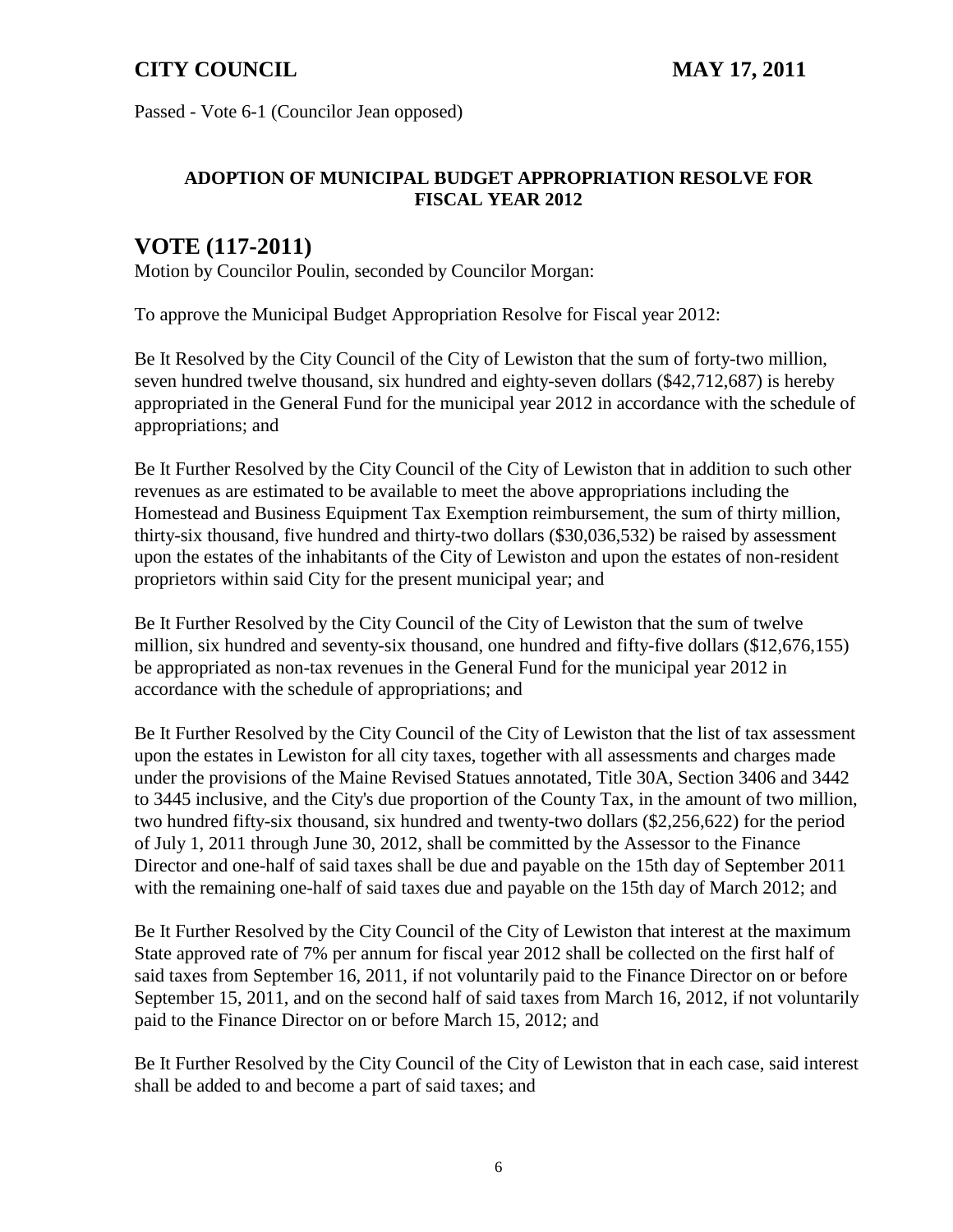Be It Further Resolved by the City Council of the City of Lewiston that the Tax Collector is authorized to accept payments of uncommitted taxes and to pay to the taxpayer interest from the date of payment to the commitment date at a rate of 0% and that refunds for overpayments or abatements shall be paid to the taxpayer with interest from the date of payment to the date of abatement or refund, whichever is earlier, at an interest rate of 3.00%; and

Be It Further Resolved by the City Council of the City of Lewiston that the Tax Collector shall apply all tax payments to the oldest balance due on that account regardless of any instructions the taxpayer may give. If, however, a tax lien has matured, the Tax Collector may not accept payment on that account unless a workout agreement is in place or approval has been granted by the Finance Director to accept payment. If a taxpayer has more than one tax account, any payment shall be applied to the oldest balance due unless the taxpayer specifies the account against which the payment is to be applied; and

Be It Further Resolved by the City Council of the City of Lewiston that the appropriation for municipal year 2012 for the following Enterprise Funds is hereby authorized and approved: the Water Fund in the amount of \$4,636,356, the Sewer Fund in the amount of \$5,029,615, and the Stormwater Fund in the amount of \$2,336,320; and

Be It Further Resolved by the City Council of the City of Lewiston that the appropriation for municipal year 2012 for the following Special Revenue Funds is hereby authorized and approved: the Tax Increment Financing Fund in the amount of \$456,640, the Recreation & Multi-purpose Center Fund in the amount of \$101,010, and the Police Drug Forfeiture Fund in the amount of \$57,266; and

Be It Further Resolved by the City Council of the City of Lewiston that the Council hereby formally appropriates any cash contributions received during this budget year to the appropriate department and purpose for which such contribution has been made and, where such contribution is equal to or less than \$10,000, such appropriation will become effective upon formal Council action to accept such contribution; and

Be It Further Resolved by the City Council of the City of Lewiston that the Council hereby formally appropriates any grants from the State of Maine or the Government of the United States of America received during this budget year where such grant is equal to or less than \$25,000, such appropriation to become effective upon formal Council action to accept such grant; and

Be It Further Resolved by the City Council of the City of Lewiston that the Council hereby formally appropriates any insurance proceeds received during this budget year to the appropriate department for the purpose of repairing or replacing the damaged property where such amount is equal to or less than \$25,000, such appropriation to become effective upon receipt of funds; and

Be It Further Resolved by the City Council of the City of Lewiston that the Council hereby formally appropriates any Municipal Garage revenues in excess of the amount expended at the end of the fiscal year to be included in the General Fund Municipal Garage Vehicle Reserve Account; and

Be It Further Resolved by the City Council of the City of Lewiston that the Council hereby authorizes the City Administrator, with the approval of the Finance Director, to transfer any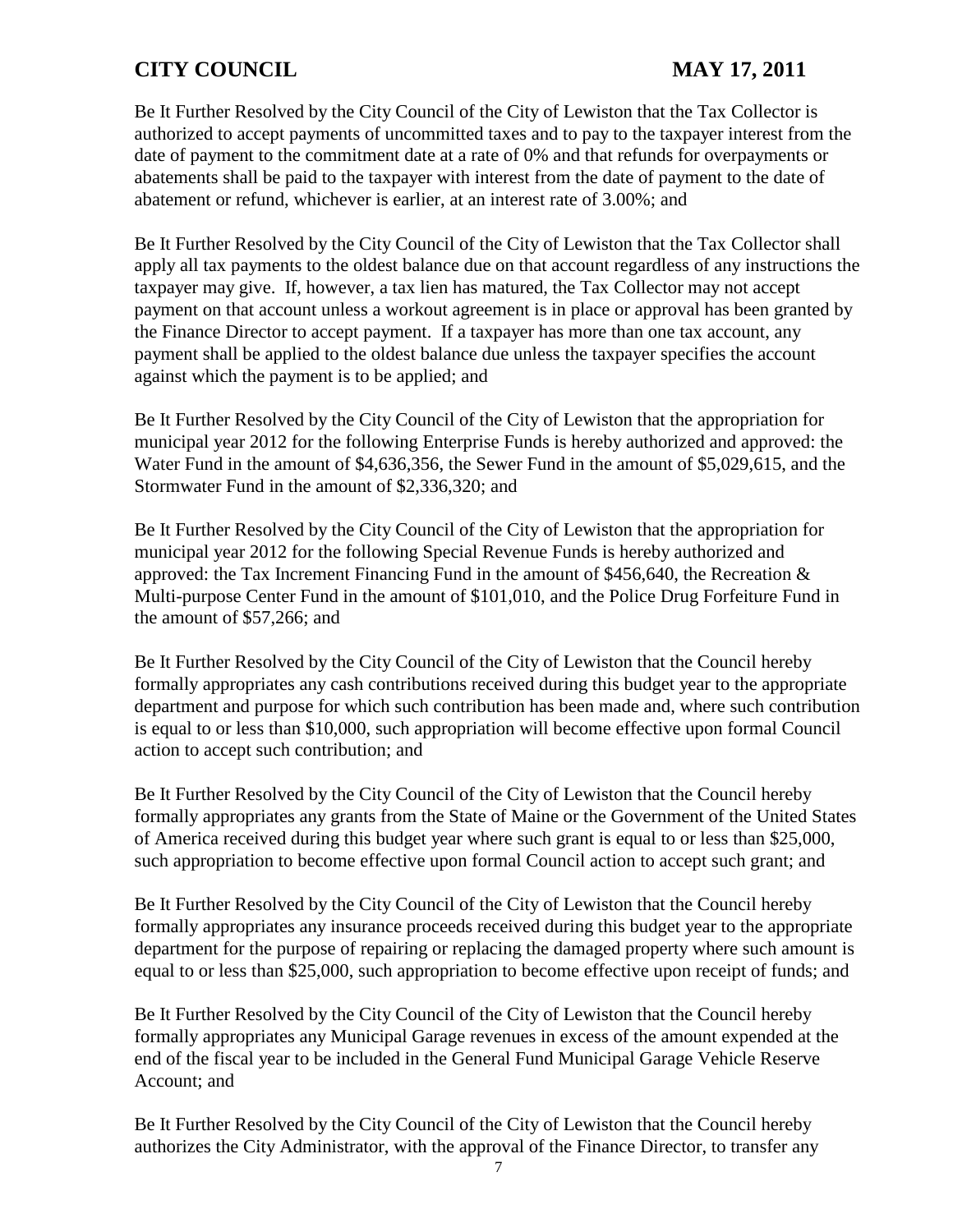unexpected savings or revenues in the General Fund to the General Fund's contingency account up to an amount not to exceed \$100,000; and

Be It Further Resolved by the City Council of the City of Lewiston that the City Administrator is hereby authorized to transfer the responsibilities associated with upkeep and operation of the City's parking garages from the Police Department to the Department of Public Works.

Passed - Vote 6-1 (Councilor Jean opposed)

## **RESOLVE APPROVING AUTHORIZATION FOR EXPENDITURES FROM THE FARRAR FUND**

# **VOTE (118-2011)**

Motion by Councilor Poulin, seconded by Councilor Morgan:

To only spend the amount of interest generated in the Fund from the past year, which is \$173.91. Did Not Pass - Vote 2-5 (Councilors Poulin and Bernier in favor; others against)

# **VOTE (119-2011)**

Motion by Councilor Bernier, seconded by Councilor Jean:

To approve the Resolve authorizing the use of up to \$2,500 from the Farrar Fund for expenses, as determined by the Director of Social Services, for costs to provide basic necessary services to individuals that are not covered by other general assistance programs:

Whereas, the City of Lewiston was left an endowment to provide for medical and dental expenses; and

Whereas, principal in the amount of \$18,551.07 is to be maintained in perpetuity; and

Whereas, due to the low rate of return on investments, it is anticipated that the demand for service will exceed the adopted procedure of only utilizing the prior year's investment earnings of \$173.91; and

Whereas, eligible clients seeking these funds fall below the income guideline of 185% of the federal poverty level and are not covered by any other general assistance programs;

Now, Therefore, Be It Resolved by the City Council of the City of Lewiston that the Social Services Director is authorized to spend up to \$2,500 from the Farrar Fund, the same amount as last fiscal year.

Passed - Vote 5-2 (Councilors Poulin and Bernier opposed)

## **AMENDMENTS TO THE PARKING FEES POLICY REGARDING DOWNTOWN BUSIENSS OWNERS**

# **VOTE (120-2011)**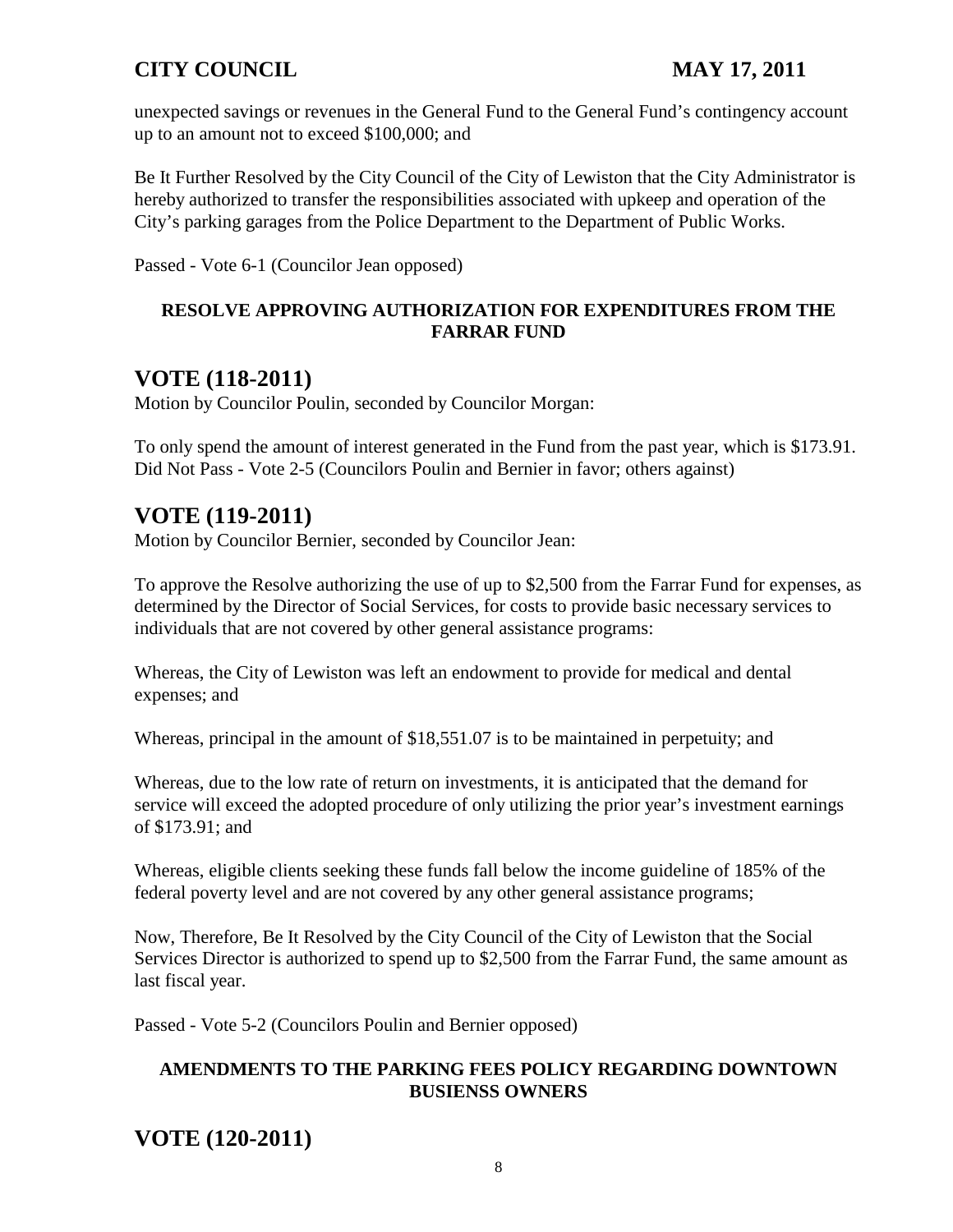Motion by Councilor Butler, seconded by Councilor Bernier:

To approve the proposed amendment to the Parking Fees Policy, Policy Manual Number 42, as recommended by City Administration. Passed - Vote 7-0

## **ORDER AUTHORIZING THE CITY ADMINISTRATOR TO PROVIDE CITY SERVICES FOR THE "FIELD OF HONOR" FLAG DISPLAY EVENT, SPONSORED BY THE EXCHANGE CLUB OF AUBURN, IN ACCORDANCE WITH THE CITY'S CHARITABLE ORGANIZATION SUPPORT POLICY**

Two gentlemen from the Exchange Club made a presentation regarding this event.

# **VOTE (121-2011)**

Motion by Councilor Jean, seconded by Councilor Bernier:

To approve the Order authorizing the City Administrator to provide city services for the "Field of Honor" Flag Display event, sponsored by the Exchange Club of Auburn, in accordance with the Charitable Organization Support Policy:

Whereas, the Exchange Club of Auburn is a twenty-six member club, twelve of whom are Lewiston residents; and

Whereas, the Club donates time and funds to several non-profit organizations in the Lewiston area, including Advocates for Children, Lewiston Recreation Department, Trinity Jubilee, Sandcastle Preschool Program, and Lewiston High School; and

Whereas, the Club will be sponsoring a "Field of Honor" flag display event to honor and salute service men and women of the past, present and future with a display of 400 American flags at Simard Payne Memorial Park during Memorial Day weekend; and

Whereas, the Cub is seeking City support for this event in the form of in-kind contributions such as the use of snow fencing, waste receptacles and other standard equipment, as well as the waiver of any applicable city licensing and use fees; and

Whereas, the City of Lewiston has a history of providing support services and limited cash contributions for a variety of activities that will enhance our city's quality-of-life and provide some non-profits a source of revenue to support programming available to eligible Lewiston residents; and

Whereas, organizations that will receive FY 2011 city support have complied with the application requirements set forth in the "Charitable Organization Support Policy;"

Now, Therefore, Be It Ordered by the City Council of the City of Lewiston that the City Council authorize use of standard equipment and supplies for such public events as well as the waiver of applicable license and use fees for this event, and City Administrator is authorized to direct city departments to provide applicable city support services to the Exchange Club of Auburn.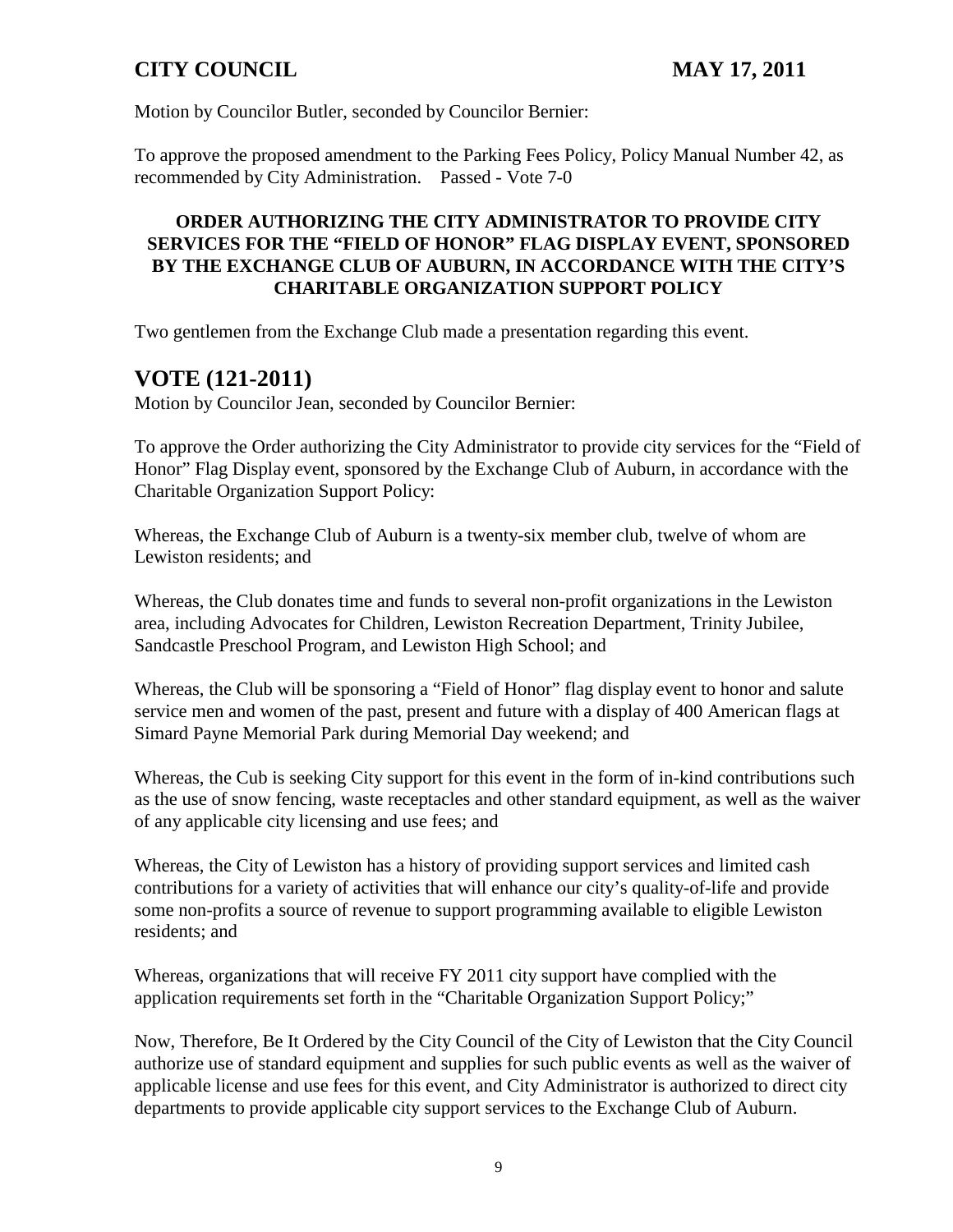Passed - Vote 7-0

## **ORDER AUTHORIZNG THE CITY ADMINISTRATOR TO ENTER INTO AN AGREEMENT WITH ST. MARY'S HEALTH SYSTEM FOR THE USE OF THE MUNICIPAL SURFACE PARKING LOT AND ADJACENT PROPERITES AT THE CORNER OF MAIN AND LINCOLN STREETS FOR A SUNDAY FARMER'S MARKET**

# **VOTE (122-2011)**

Motion by Councilor Butler, seconded by Councilor Cayer:

To approve the Order authorizing the City Administrator to enter into an Agreement with St. Mary's Health System for the use of the Municipal Service Parking Lot and Adjacent Properties at the corner of Main and Lincoln Streets for a Sunday Farmer's Market:

Whereas, St. Mary's Nutrition Center has operated farmer's markets in several locations in Lewiston, including Kennedy Park; and

Whereas, the Center has been in discussion with City staff regarding the use of a high visibility location near Lincoln and Main Streets for a weekend market; and

Whereas, no objections to the use of the premises during the times/dates proposed have been raised by City or Bates Mill staff; and

Whereas, no current policy governs the use of the space proposed, and

Whereas, both the City and St. Mary's Health System wish to formalize this approval through entering into a use agreement;

Now, Therefore, Be It Ordered by the City Council of the City of Lewiston that the City Administrator is authorized to execute a use agreement, substantially in the form as attached, with St. Mary's Health System for the use of the municipal surface parking lot and adjacent properties on the corner of Main Street and Lincoln Street for the St. Mary's Nutrition Center's Sunday Famer's Market.

Passed - Vote 7-0

## **ORDER AUTHORIZING THE CITY ADMINISTRATOR TO ENTER INTO AN AMENDMENT TO THE AGREEMENT FOR DEVELOPER ASSISTANCE AND TAX INCREMENT FINANCING WITH THE LOFTS AT BATES MILL, LP.**

Charles Soule of Bartlett Street asked for clarification on the amendment. The City Administrator noted the changes are regarding the sources of funding for the project. Mr. Soule said the Bates Mill Exit Strategy required the construction of three parking garages and the City has already spent a lot of money in this area of the city and should be spending the funds on other projects around the city.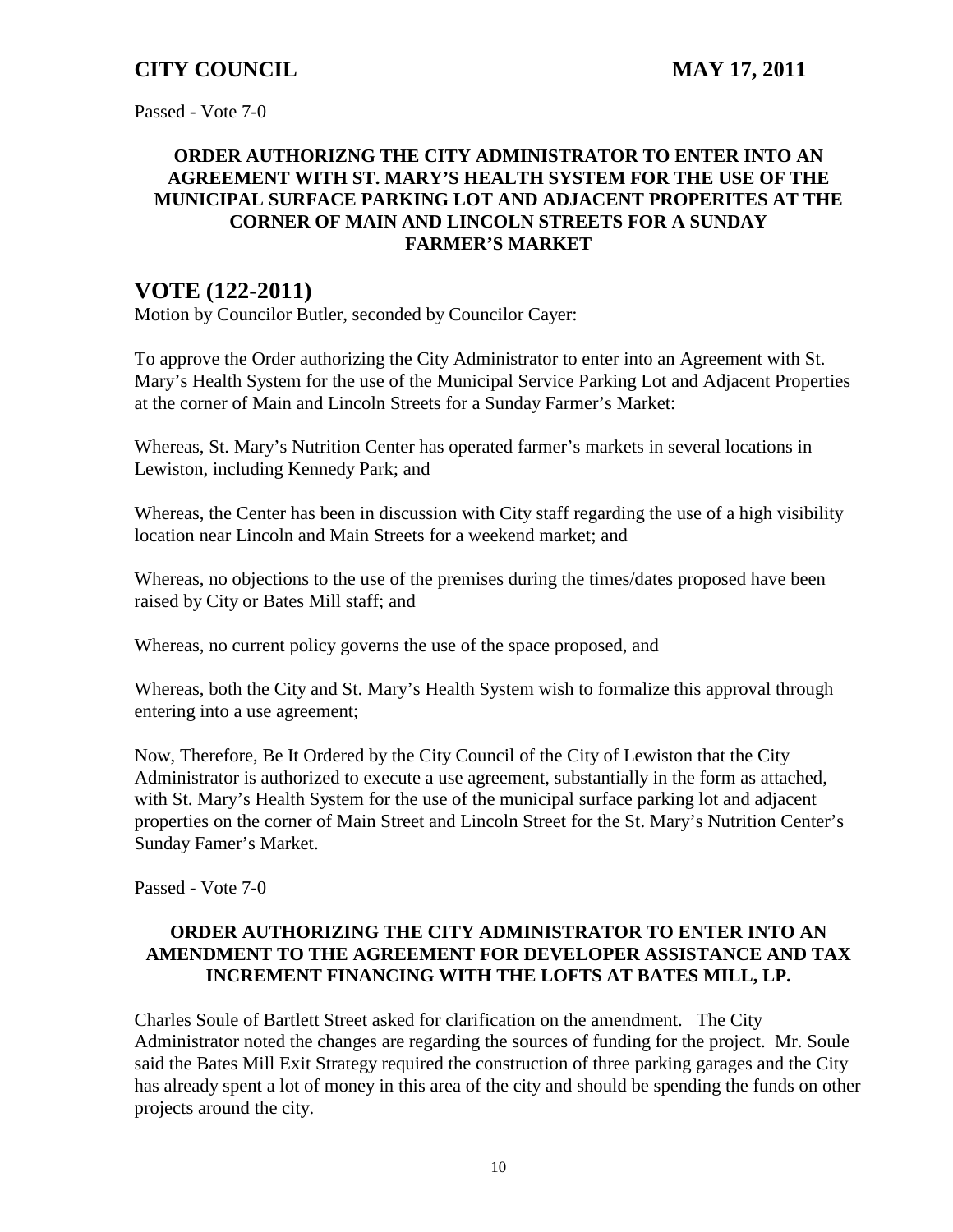# **VOTE (123-2011)**

Motion by Councilor Jean, seconded by Councilor Cayer:

To approve the Order authorizing the City Administrator to enter into an Amendment to the Agreement for Developer Assistance and Tax Increment Financing with The Lofts at Bates Mill, LP:

Whereas, on August 10, 2010, the City Council authorized an agreement with The Lofts at Bates Mill, LP, under which the City would financially participate in the project; and

Whereas, a portion of this assistance in the amount of \$609,000 was designated to come from grants through the HOME and Lead programs; and

Whereas, the lead abatement portion of the project has been bid and awarded, with \$71,000 eligible for funding through the lead grant; and

Whereas, HOME funds were originally to be provided through the City's current grant allocation and the amount estimated to be received in the City's 2012 fiscal year; and

Whereas, unanticipated reductions in the federal budget have reduced the amount of HOME funding that is available to \$413,000, creating a \$125,000 shortfall from this funding source; and

Whereas, this amount can be provided through available Urban Development Action Grant (UDAG) funds; and

Whereas, this change in funding source will not affect the total amount of City support previously approved by the City Council;

Now, therefore, be it Ordered by the City Council of the City of Lewiston that \$125,000 in available UDAG miscellaneous revenues and \$413,000 of HUD HOME Funds allocated to Lewiston are hereby authorized to be used toward the development of the Lofts at Bates Mill housing project.

Be it Further Ordered, that the City Administrator is authorized to execute an amendment to the Agreement for Development Assistance and Tax Increment Financing between the City and The Lofts at Bates Mill, LP dated October 26, 2010 and other associated documents to reflect these changes in funding sources and amounts.

Passed - Vote 6-1 (Councilor Poulin opposed)

## **RESOLVE REALLOATING \$10,000 OF COMMUNITY DEVELOPMENT BLOCK GRANT FUNDS PREVIOUSLY APPROVED FOR AN ENGERY AUDIT AT THE YMCA TO ACTUAL ENERGY PROJECTS**

YWCA President Lee Young thanked the Council for their support of this program.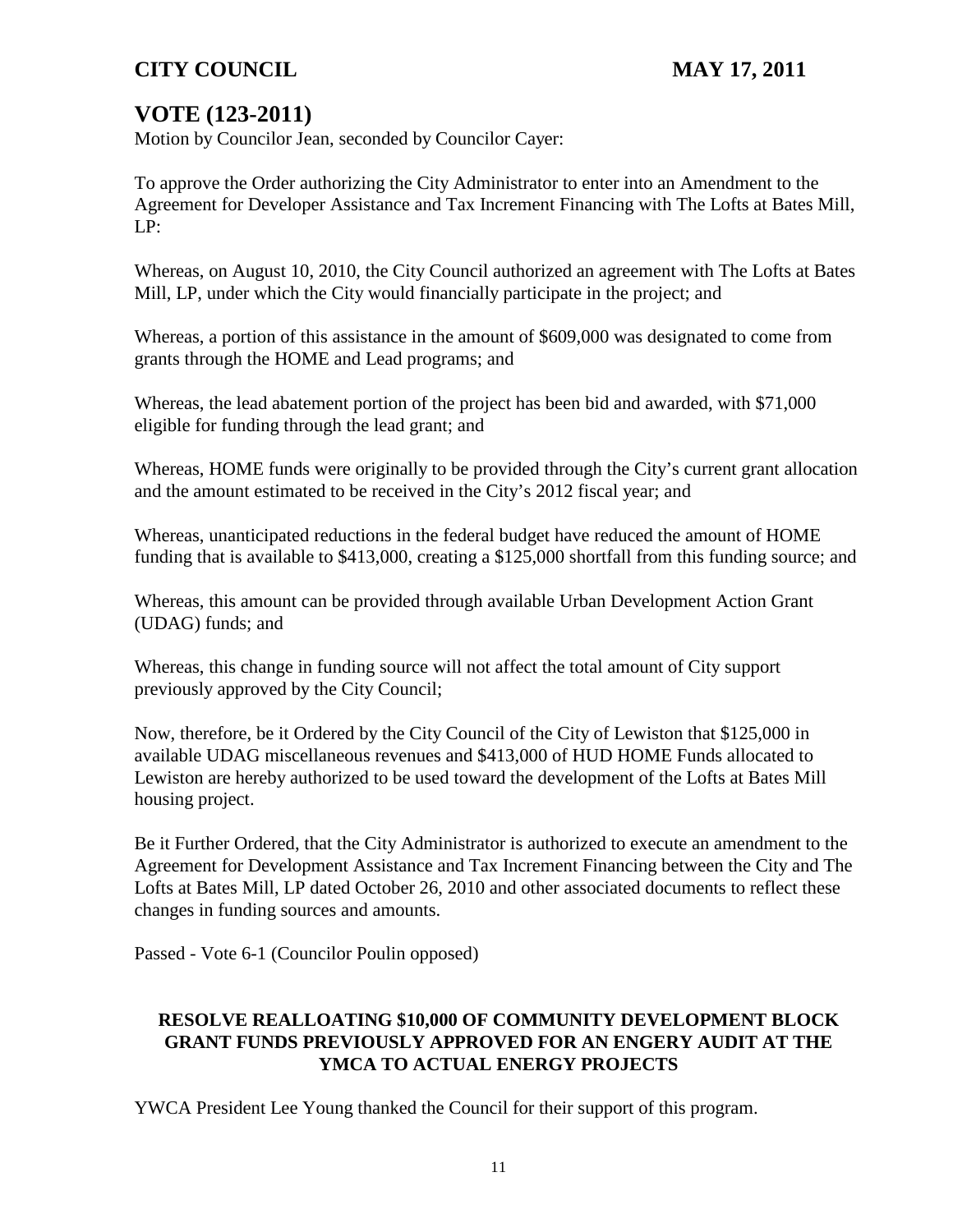# **VOTE (124-2011)**

Motion by Councilor Morgan, seconded by Councilor Cayer:

To approve the Resolve reallocating the \$10,000 previously authorized for the purpose of undertaking an energy audit at the YWCA to be used for implementation of energy efficient improvement projects at the facility:

Whereas, the City Council previously approved the use of \$10,000 of Community Development Block Grant funds for the purpose of conducting and energy audit of the YWCA's facility; and

Whereas, these funds were not required for this purpose since the company performing the audit agreed to do so at no cost; and

Whereas, the audit has now been completed and has identified a range of projects that, if implemented, will reduce energy costs at the Y and assist the organization in returning to financial stability; and

Whereas, authorizing this funds to be used on actual energy conservation will assist the Y in its efforts;

Now, Therefore, Be It Resolved by the City Council of the City of Lewiston that the \$10,000 previously authorized for the purpose of undertaking an energy audit at the YWCA is hereby reallocated for use in undertaking projects that will reduce the Y facilities energy use and cost.

Passed - Vote 7-0

## **RESOLVE APPOINTING RUNYON KERSTEEN OUELLETTE AS THE CITY'S INDEPENDENT EXTERNAL AUDITORS**

# **VOTE (125-2011)**

Motion by Councilor Bernier, seconded by Councilor Morgan:

To approve the Resolve appointing Runyon Kersteen Ouellette as the City's Independent External Auditors:

Whereas, pursuant to the City Charter, Section 6.12, the City Council appoints the City's independent certified public accountant to audit the City's financial statements in accordance with Maine State Law; and

Whereas, the City solicited a 3-year request for proposals on March 29, 2011 and received two responses by the April 29, 2011 due date; and

Whereas, a Selection Committee comprised of a City Councilor, the Finance Committee Chair, the City's Finance Director, Chief Accountant, Director of Budget and Purchasing, and the School Business Manager evaluated the proposals, interviewed the two bidders, and forwarded the recommendation that Runyon Kersteen Ouellette be awarded the 3-year independent audit contract in the amount of \$225,000;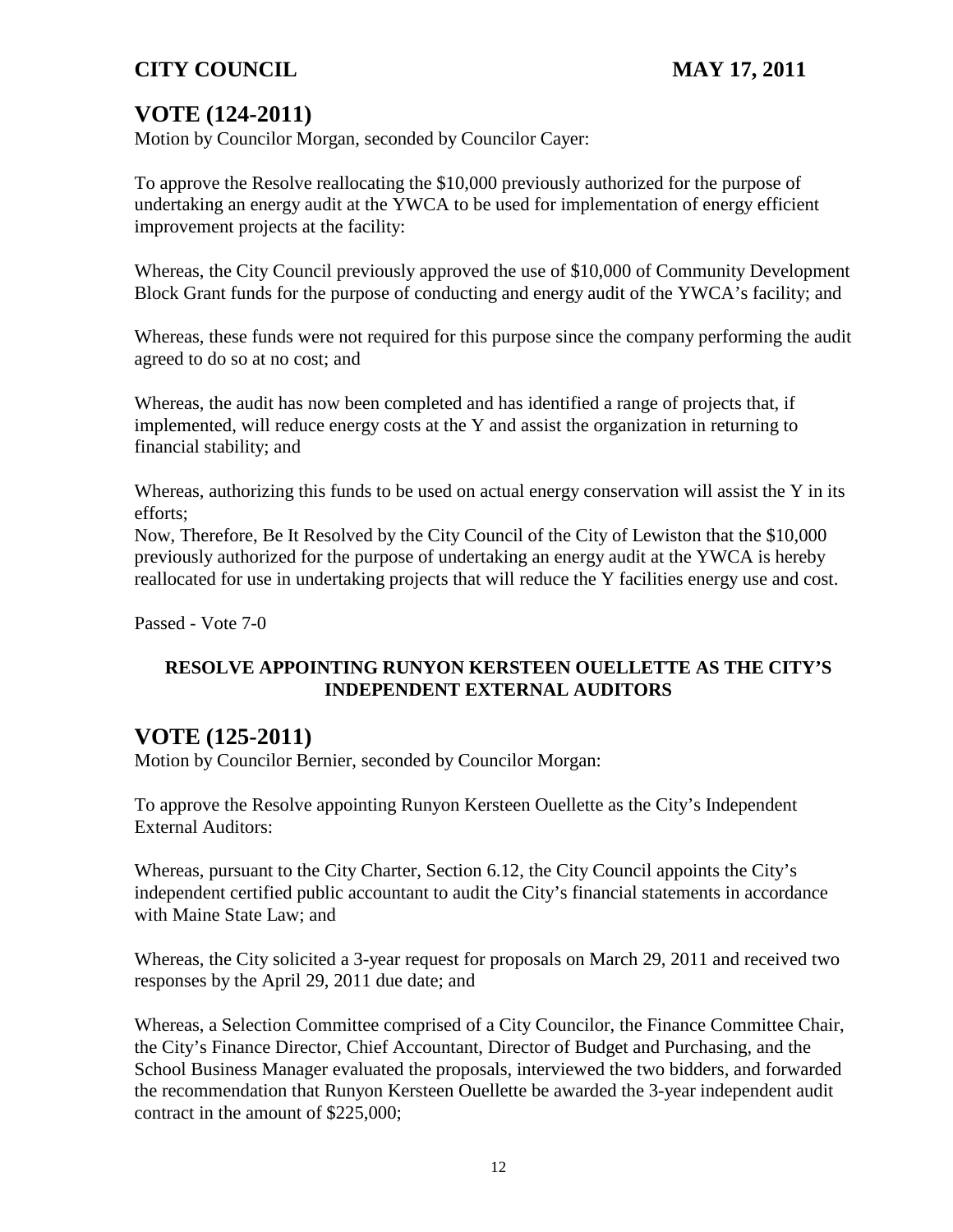Now, Therefore, Be It Resolved by the City Council of the City of Lewiston that Runyon Kersteen Ouellette is hereby appointed as the City's Independent External Auditors for a three year period commencing with the audit of the City's 2011 Fiscal Year. Passed - Vote 7-0

## **ADOPTION OF MEETING SCHEDULE FOR THE MONTHS OF JULY AND AUGUST**

# **VOTE (126-2011)**

Motion by Councilor Butler, seconded by Councilor Bernier:

To suspend Section 1 (a) of the Rules Governing the City Council, and to only hold one regular meeting during the month of July, said meeting to be held on Tuesday, July  $19<sup>th</sup>$  at 7:00pm and to hold only one regular meeting during the month of August, said meeting to be held on Tuesday, August  $16^{th}$  at 7:00pm. Passed - Vote 7-0

#### **REPORTS AND UPDATES**

Mayor Gilbert also thanked Megan Bates and Mike Bernier of the Public Works Department for overseeing the Pepsi Volunteer Clean Up Day efforts. Finance Director Heather Hunter reported the City held a Bond Sale today and received favorable interest rates: Service A bond sale was 2.94% and Service B sale was 3.17%. City Administrator Ed Barrett thanked the department heads for their work on the budget, the Finance Director for coordinating and overseeing the budget process, the School Committee for volunteering the \$200,000 and the Council for their time and attention to the process, noting cuts of \$750,000 are not easy to make and the Council got the numbers down to keep the tax increase low. The Mayor thanked the Council for their work and sincerity in doing a good job, and he noted he admired the work they did and the manner in which they conducted themselves. He also thanked the staff and the City Administrator for the long hours dedicated to this process.

#### **OTHER BUSINESS**

Jim Boulay of 45 Buckley Street said he works as an administrator at St. Dominic's High School and is a parent, and he expressed his gratitude to the City Council for ensuring a safe way for the children to attend the parochial schools. He thanked them for their service to the community. Councilor Cayer asked to have a list of workshops for the upcoming year.

## **EXECUTIVE SESSION**

# **VOTE (127-2011)**

Motion by Councilor Bernier, second by Councilor Cayer:

To enter into an Executive Session, pursuant to MRSA Title 1, Section 405(6)(E), to discuss a legal matter with the City Attorney. Passed - Vote 7-0

The Session began at 8:10pm and ended at 9:05pm.

# **VOTE (128-2011)**

Motion by Councilor Morgan, second by Councilor Butler: